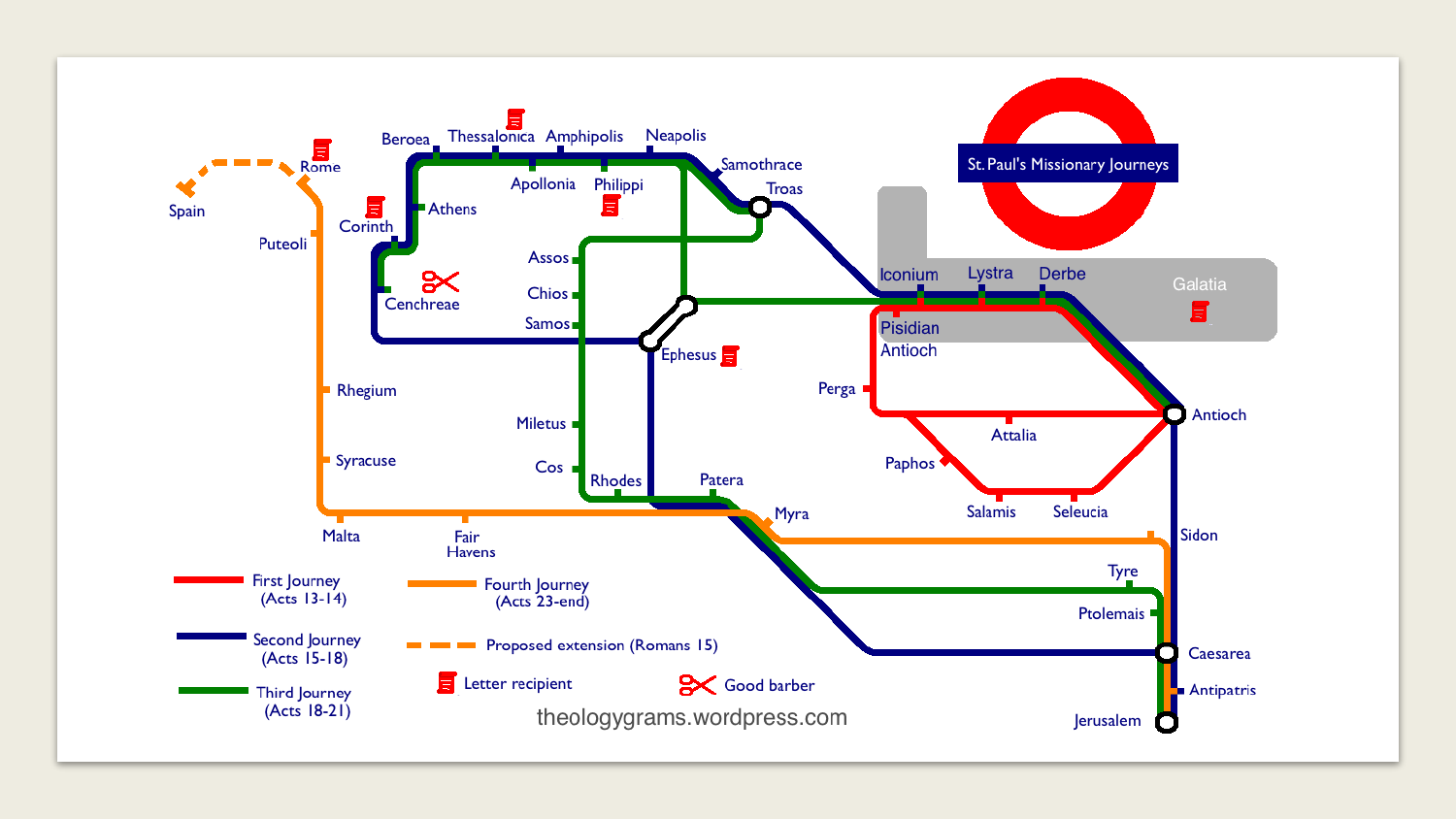## Acts 20:32-38

'Now I commit you to God and to the word of his grace, which can build you up and give you an inheritance among all those who are sanctified. I have not coveted anyone's silver or gold or clothing. You yourselves know that these hands of mine have supplied my own needs and the needs of my companions. In everything I did, I showed you that by this kind of hard work we must help the weak, remembering the words the Lord Jesus himself said: "It is more blessed to give than to receive."' When Paul had finished speaking, he knelt down with all of them and prayed. They all wept as they embraced him and kissed him. What grieved them most was his statement that they would never see his face again. Then they accompanied him to the ship.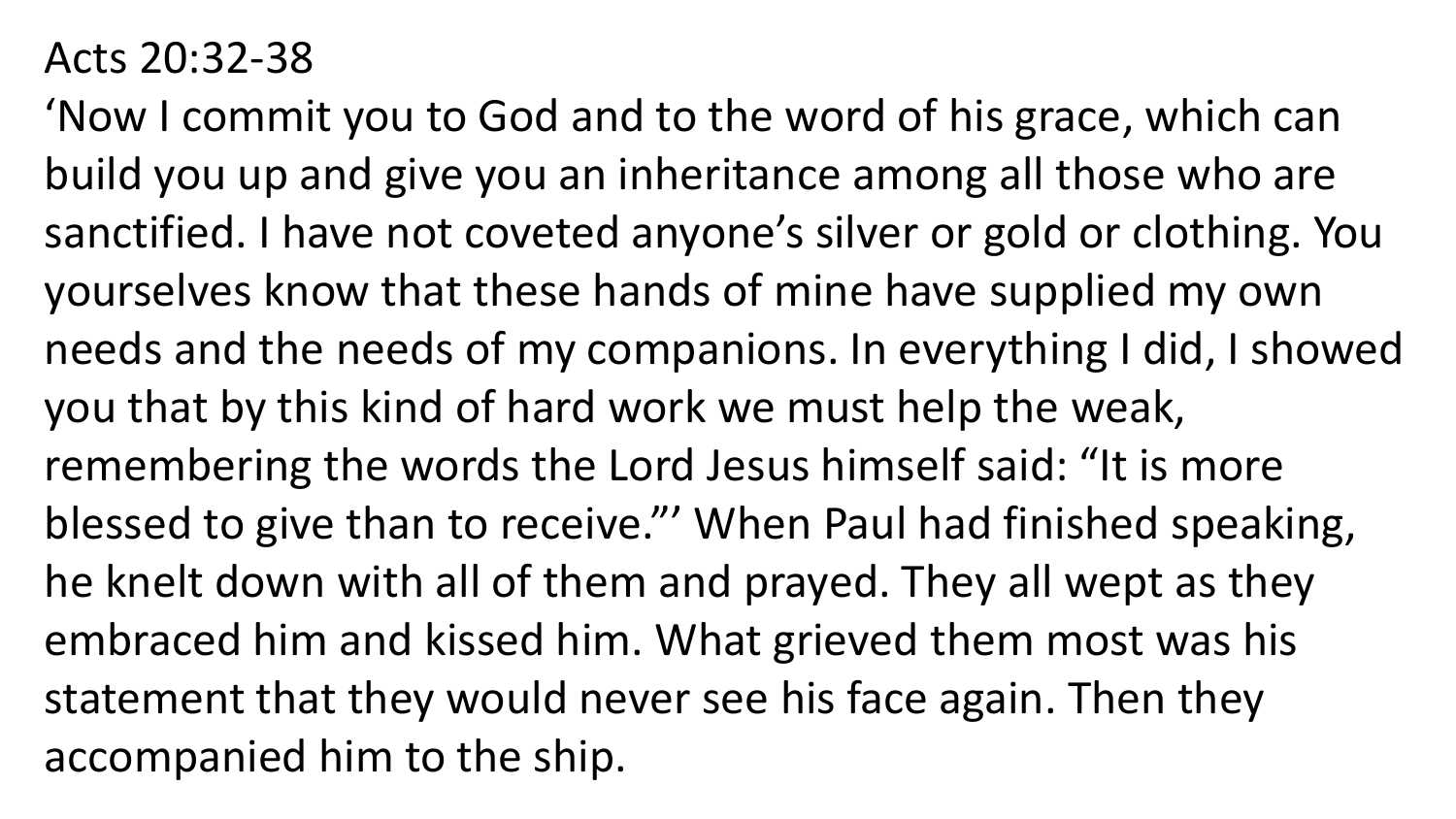

"Now I'm turning you over to God, our marvellous God whose gracious Word can make you into what he wants you to be and give you everything you could possibly need in this community of holy friends.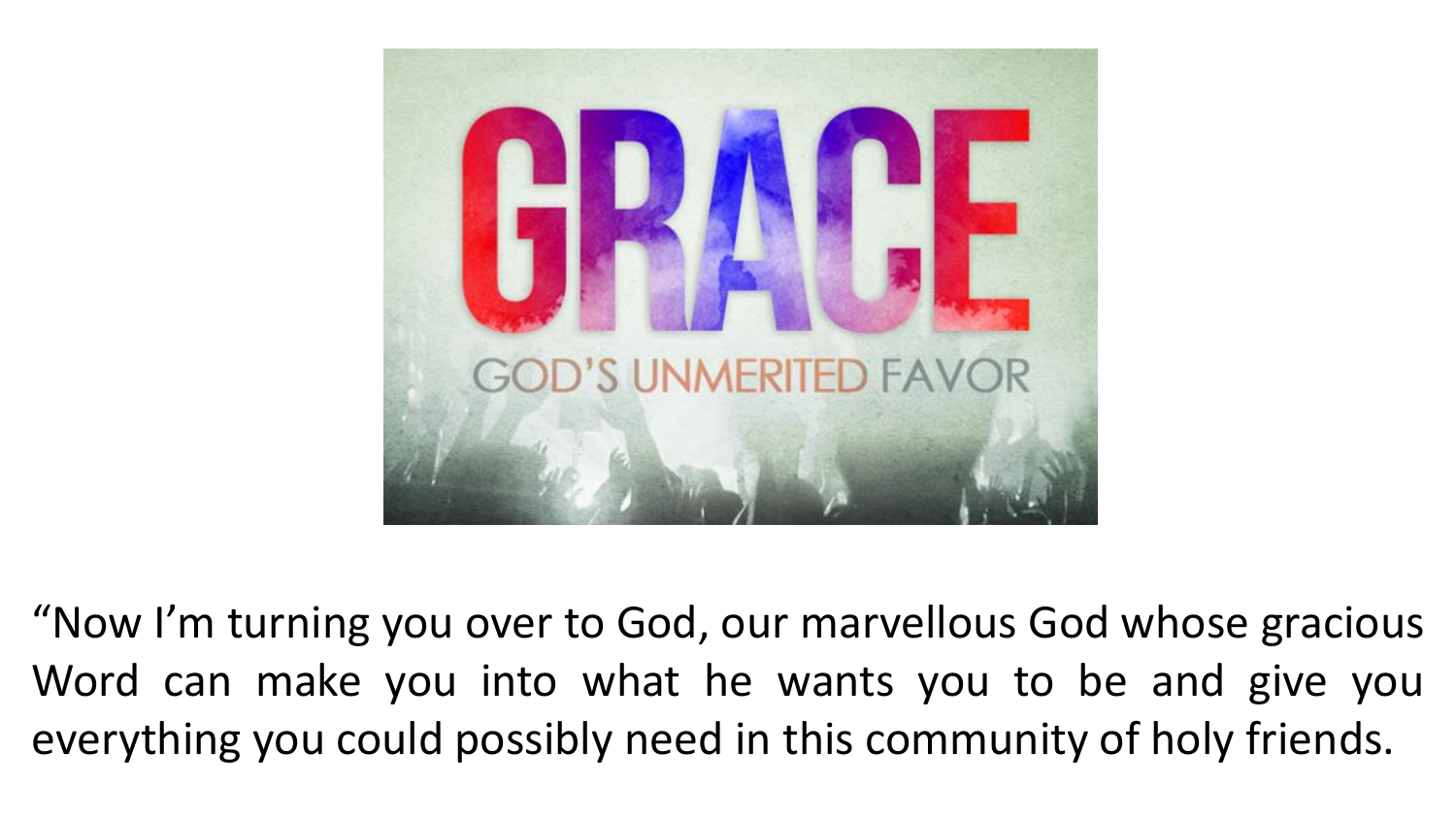

I have not coveted anyone's silver or gold or clothing. You yourselves know that these hands of mine have supplied my own needs and the needs of my companions.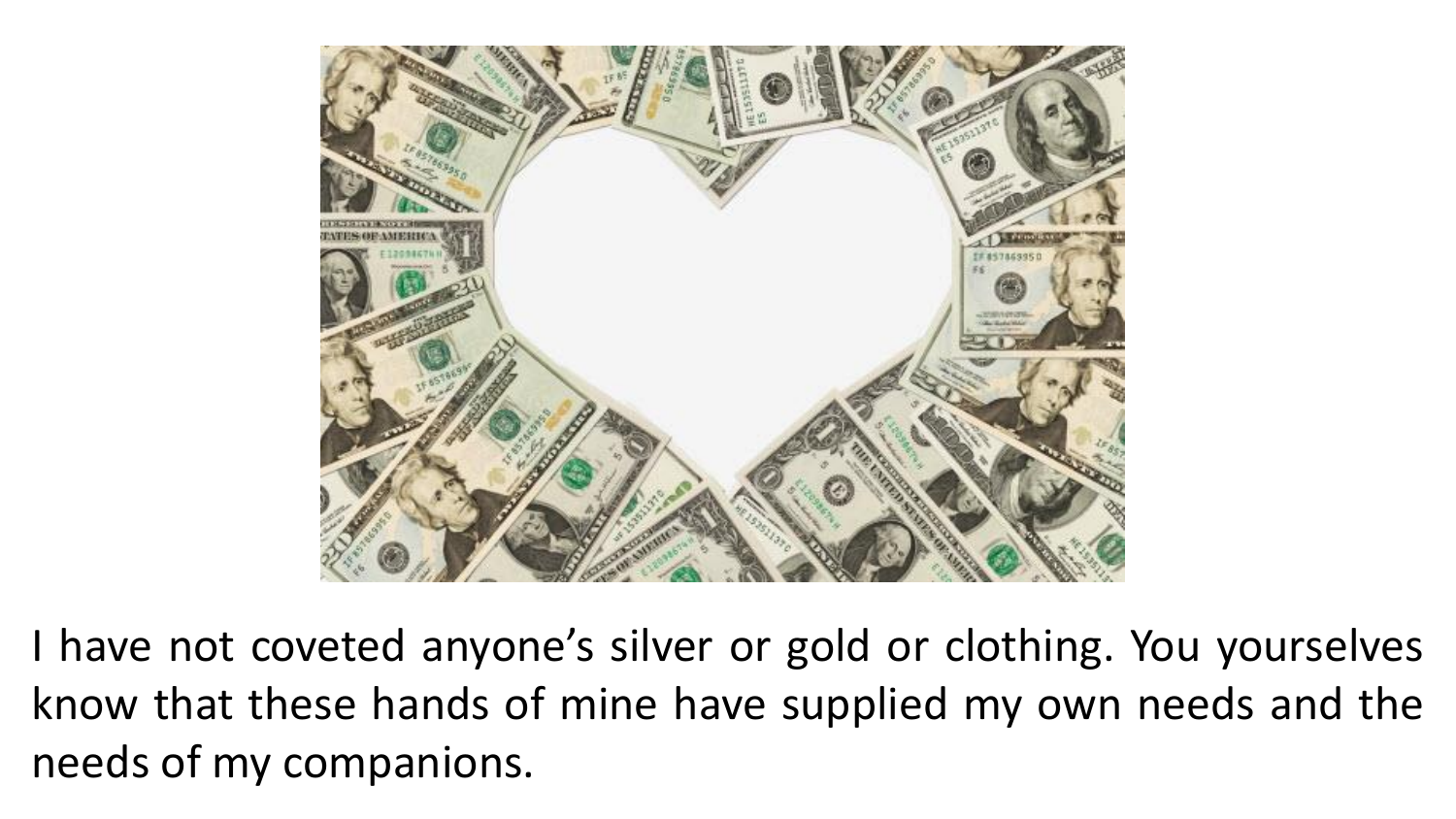## …by this kind of hard work we must help the weak



## "It is more blessed to give than to receive."'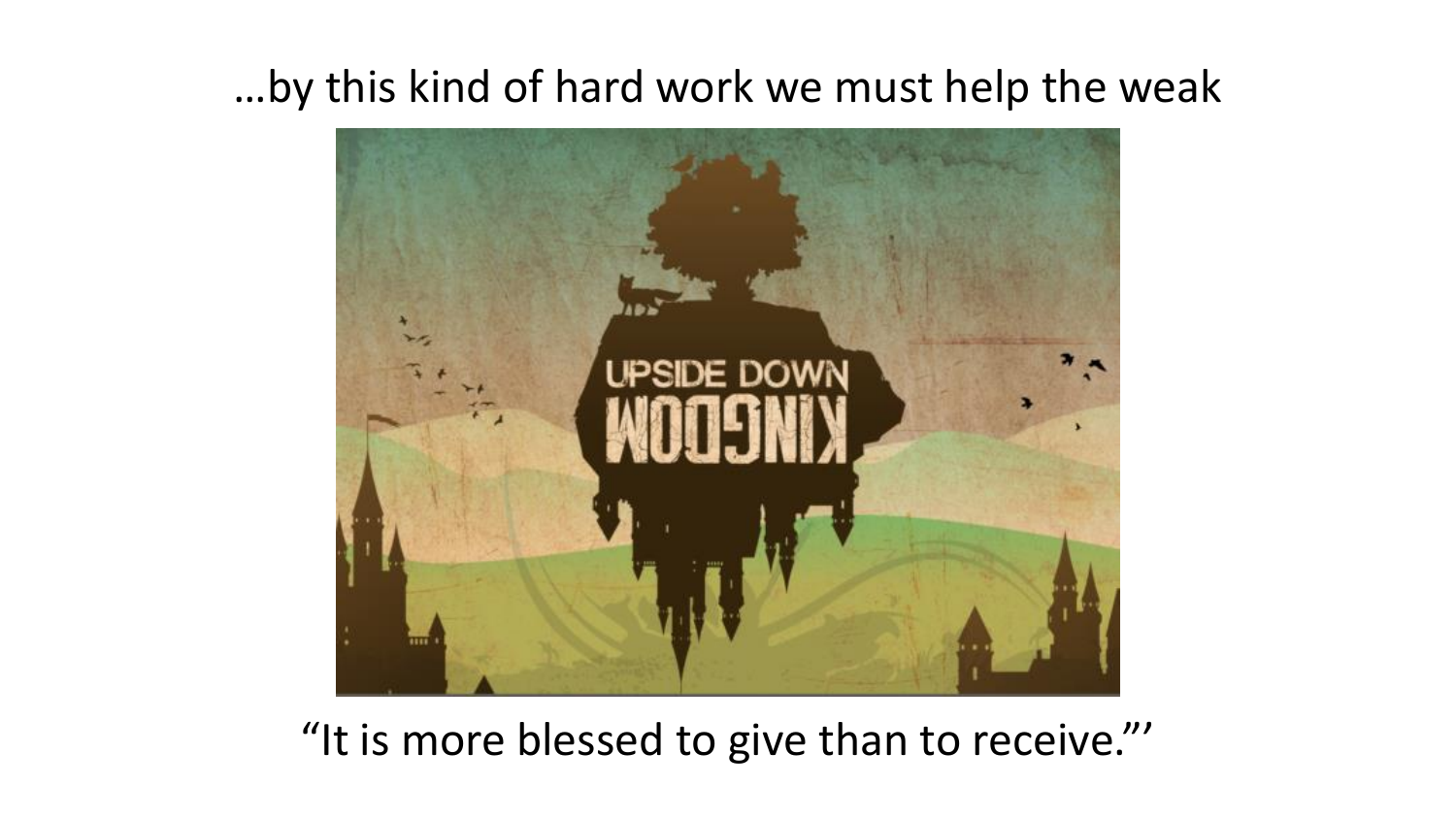

When Paul had finished speaking, he knelt down with all of them and prayed. They all wept as they embraced him and kissed him. What grieved them most was his statement that they would never see his face again.